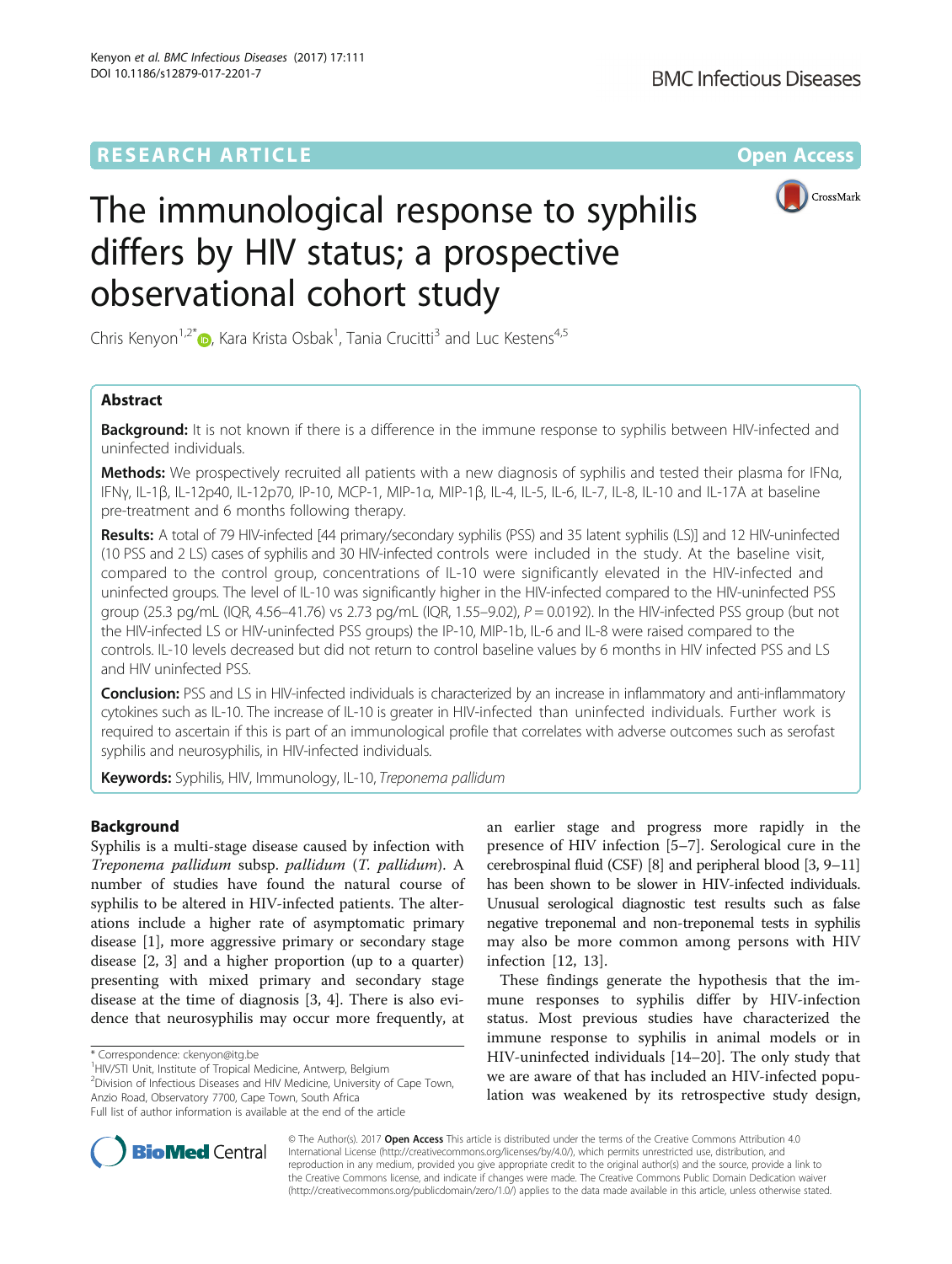small sample size, small number of cytokines evaluated and lack of HIV-uninfected and healthy HIV-infected control groups [\[21\]](#page-8-0).

Establishing if there is a differential immune response to T. pallidum infection by HIV status, and more fully characterizing what this response is in HIV-infected individuals, is important for a number of reasons. Firstly, in countries where the incidence of syphilis is increasing, a large proportion of syphilis infections are occurring in HIV-infected persons [\[22](#page-8-0)–[24](#page-8-0)]. Typically, an increasing proportion of cases occur in individuals with repeat syphilis [\[22](#page-8-0), [25](#page-8-0)]. This repeat syphilis is often asymptomatic and diagnosed purely on the basis of increased titres of non-treponemal tests [[22, 26\]](#page-8-0). Since a wide array of other factors can cause changes in these titres, a proportion of these diagnoses of repeat syphilis may be false positives [[22, 25](#page-8-0)]. If a sufficiently distinctive immunological profile of initial and repeat syphilis infection could be established, then this could be used in verifying the diagnosis of syphilis in these reinfection cases. Given the fact that in some populations a majority of syphilis reinfections are in HIV-infected individuals, an important first step in this process is determining what the immune response to syphilis is in HIV-infected versusuninfected individuals [\[22](#page-8-0)]. Secondly, if immune response to syphilis was found to be subverted in HIV then this would pave the way for studies to investigate if this was causally linked to certain poor outcomes in syphilis, such as early neurosyphilis [[7\]](#page-7-0).

## Methods

The Institutional Review Board of the Institute of Tropical Medicine (ITM) and the Ethics Committee of the University Hospital Antwerp approved this substudy (13/44/426). Between May 2014 and June 2015, participants were recruited in the main study "Treponema pallidum-specific Proteomic Changes in Patients With Incident Syphilis Infection (SeTPAT)" study (ClinicalTrials.gov Registration Number: NCT02059525) conducted at the ITM in Antwerp, Belgium. All patients attending the ITM, Antwerp's STI or HIV clinics, over the age of 17 years in whom a new diagnosis of syphilis was made and had not received antibiotics in the preceding 30 days were prospectively recruited into the study (See Additional file [1](#page-7-0): Figure S1 for Participant Inclusion Process). The diagnosis and staging of syphilis was according to the Centers for Disease Control and Prevention classification [[27](#page-8-0)]. All patients were assessed according to a standardized protocol that collected detailed information about sexual behavior, clinical features and laboratory tests including Rapid Plasma Reagin test (RPR), Treponema pallidum Particle Agglutination (TPPA) and C-Reactive Protein (CRP). The RPR titre was tested using Macro-Vue RPR card tests (Becton

Dickinson, Sparks, MD, USA) and the TPPA with SERODIA-TPPA (Fujirebio Inc., Tokyo, Japan), according to the manufacturer's instructions. HIV viral loads below the limit of detection (20 copies/mL) were given the value of 10 copies/mL. The presence of concomitant sexually transmitted infections (STIs) (gonorrhea and chlamydia) was assessed via an Abbott RealTime CT/NG assay (Abbott Molecular, Des Plaines, IL, USA).

Patients were followed up at 3, 6, 9 and 12 months. Patient clinical and laboratory characteristics were recorded at each consultation. In addition, 30 HIV positive controls attending the same HIV clinic and at the same time as the cases were recruited. Blood was drawn into EDTA-coated tubes (Sarstedt Monovette, Nümbrecht, Germany) and separated by centrifugation at 2000 g for 10 min at ambient temperature. Within 3 h of collection, plasma was frozen and stored at −80 °C until testing. To avoid collection bias all samples were processed in the same fashion according to the study standard operating procedures.

Chemokines (Monocyte Chemoattractant Protein [MCP]-1, Macrophage Inflammatory Protein [MIP]-1α, MIP-1β, IFNγ-Inducible Protein [IP]-10, Interleukin [IL]-8) and cytokines (Interferon [IFN]α, IFNγ, IL-1 β, IL-12p40, IL-12p70, IL-4, IL-5, IL-6, IL-7, IL-10 and IL-17A) from the baseline and 6 month post-treatment time-points, and from an additional two individuals 3 and 12 months before their syphilis diagnosis, were measured in a single experiment using a magnetic bead Milliplex™ Human Cytokine kit (Millipore, MA, USA) on a Bio-Plex™ Suspension Array Reader (Bio-Rad Laboratories Inc®, CA, USA) in accordance with the manufacturer's instructions. Standard curves were constructed using duplicate measurements of kit standards. Samples below the limit of quantification were assigned the value of half the lowest limit detected for each cytokine (see Additional file [1](#page-7-0): Table S1).

## Statistical analyses

Values are summarized as medians and interquartile ranges (IQR). In keeping with previous studies, we found that the immunological profiles of syphilis differed between primary and secondary stage syphilis combined group (PSS) and early and late latent stage syphilis combined group (LS) [[20, 21\]](#page-8-0). All results are therefore presented stratified by PSS versus LS. There were only two HIV-uninfected patients diagnosed with LS and no comparisons are therefore made with this group. Comparison of the inter-individual data between the PSS, and LS groups was performed using the Mann-Whitney U-test. Wilcoxon signed rank test was used to evaluate intra-individual changes from baseline to six-month visit. Correlations were assessed via Spearman's rank correlation coefficient. Due to the small sample size and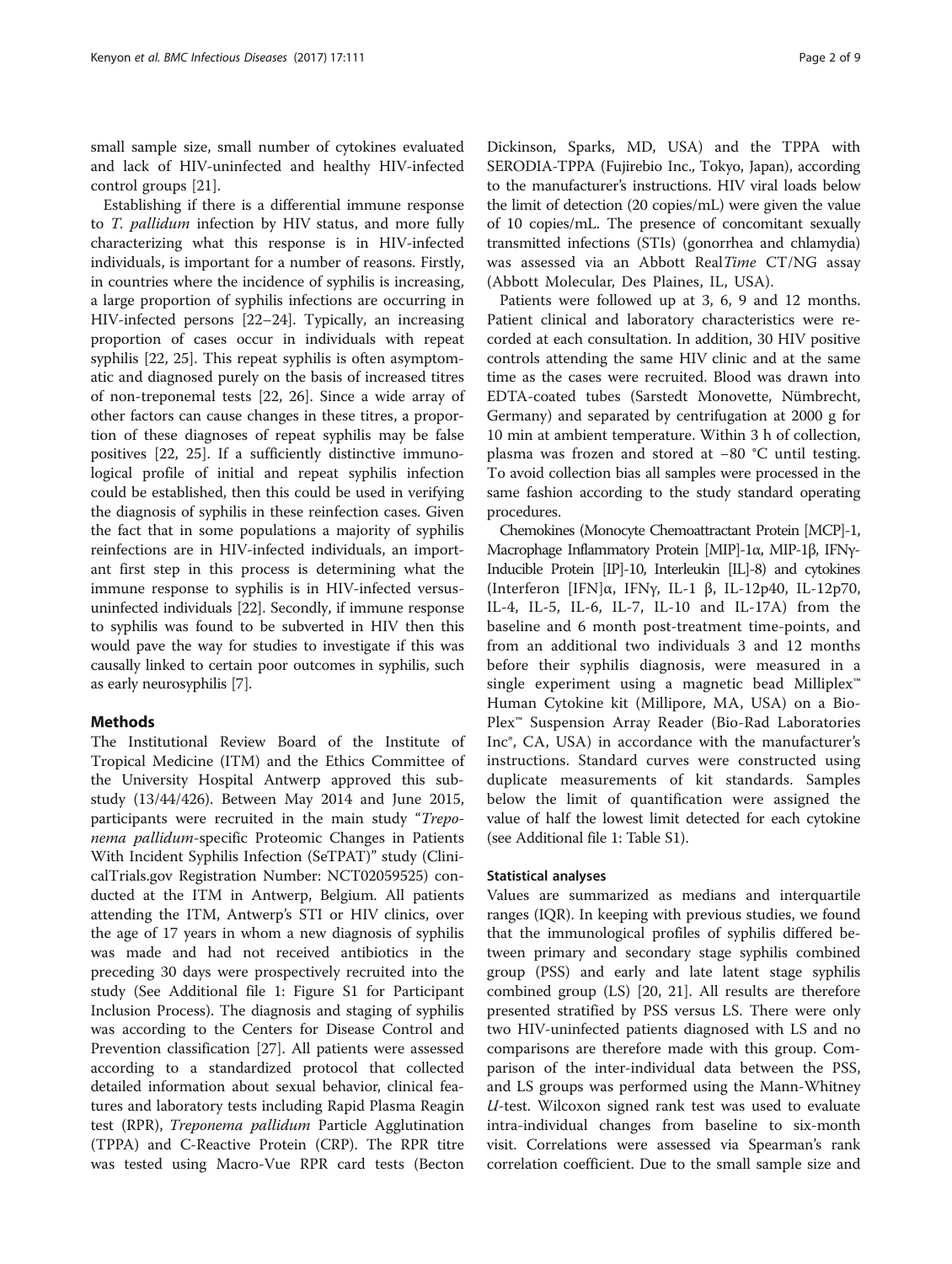the fact that this is the first study of its kind, the study was conceived as being exploratory rather than hypothesis testing. This, combined with the fact that the cyto- and chemokines under investigation are known to be inter-dependent, led us to not utilize Bonferroni corrections [\[28](#page-8-0)–[30](#page-8-0)]. All analyses were performed in Stata 13 (StataCorp LP, College Station, TX, USA). A P-value of less than 0.05 was considered statistically significant.

## Results

A total of 79 HIV-infected [44 PSS and 35 LS] and 12 HIV-uninfected (10 PSS and 2 LS) cases of syphilis and 30 HIV-infected controls were included in the study (see Additional file [1](#page-7-0): Figure S1 for inclusion process). At baseline, the age, number of sex partners in the prior 12 months, proportion with a previous episode of treated syphilis, prevalence of other STIs diagnosed at baseline, RPR titre and syphilis treatment received did not differ significantly between HIV-infected and uninfected PSS groups (Table 1). Likewise, except for a higher HIV viral load in the controls than the PSS and LS groups, there was no significant difference in the age, CD4 T cell count, percent on antiretroviral therapy (ART) or HIV viral load between the controls and HIVinfected syphilis patients. All patients were treated with intramuscular benzathine penicillin G, except for two patients who were treated with oral doxycycline. Only one participant was a woman. She was HIV negative and

## Table 1 Baseline characteristics

presented with secondary syphilis. All the men with syphilis, excluding two individuals, reported being men who have sex with men (MSM).

## Baseline immunological profile

At the baseline visit, compared to the control group, concentrations of the anti-inflammatory cytokine IL-10 were significantly elevated in both the HIV-infected and uninfected groups (Fig. [1](#page-3-0); Table [2](#page-4-0)). The level of IL-10 was strikingly higher in the HIV-infected PSS compared to the HIV-uninfected PSS group (25.3 pg/mL (IQR, 4.56–41.76) versus 2.73 pg/mL (IQR, 1.55–9.02),  $P = 0.0192$ ). In the HIV-infected PSS group (but not the HIVinfected LS or HIV-uninfected PSS groups) the chemokines IP-10, MIP-1β, IL-8 and the pro-inflammatory cytokine IL-6 were raised significantly compared to the controls. Of these only the MIP-1β level was significantly higher in the HIV-infected PSS than uninfected PSS group  $(P = 0.0205)$ .

## Six-month immunological profile

In seven out of 91 individuals with syphilis we had baseline but no 6-month samples. At 6 months post syphilis treatment the levels of IL-10 had declined in all groups, and most strikingly in the HIV-infected PSS group. IL-10 remained significantly elevated compared to the control group  $(P < 0.0001$  to 0.0018). There was no longer a difference in IL-10 levels between the HIV-infected and uninfected PSS groups.

|                                     | Controls<br>$(n = 30)$ | Primary/Secondary syphilis |                       |                    | Latent Syphilis         |
|-------------------------------------|------------------------|----------------------------|-----------------------|--------------------|-------------------------|
|                                     |                        | $HIV+ (n = 44)^{#}$        | $HIV-(n=10)^{#}$      | $HIV+vs. HIV-, PS$ | $HIV+(n=35)^{#}$        |
| Men                                 | 30 (100%)              | 44 (100%)                  | $9(90\%)*$            | 0.0359             | 35 (100%)               |
| Age (years)                         | $37(32 - 45)$          | 39.5 (30.5-50.0)           | 34 (30-43)            | 0.4689             | $40(35-46)$             |
| <b>MSM</b>                          | 24 (80%)               | 44 (100%)                  | $9(90\%)$             | 0.0359             | 34 (94.7.1%)            |
| CD4 T cell count (cells per µL)     | 577 (392-684)          | 649 (452-838)              | 800 (800-800)         | 0.4537             | 590 (433-691)           |
| HIV Viral Load (copies per mL)      | 34 (10-814)            | $10(10-53)*$               | <b>NA</b>             | <b>NA</b>          | $10(10-25)$ **          |
| On Antiretroviral Therapy           | 24 (80%)               | 39 (88.6%)                 | <b>NA</b>             | <b>NA</b>          | 31 (88.6%)              |
| RPR titre                           | $0(0-0)$               | $1/64$ $(1/32-1/128)$      | $1/64$ $(1/16-1/128)$ | 0.5556             | $1/64$ ( $1/16-1/128$ ) |
| Treatment                           |                        |                            |                       | 1.0                |                         |
| Benzathine-penicillin G             | <b>NA</b>              | 44 (100%)                  | 10 (100%)             |                    | 33 (94.3%)              |
| Doxycycline                         | <b>NA</b>              | $\Omega$                   | $\mathbf 0$           |                    | 2(5.7%)                 |
| Previous treated syphilis           | <b>NA</b>              | 27 (61.3%)                 | 3(30%)                | 0.0743             | 24 (68.6%)              |
| Other STIs present <sup>a</sup>     | 0(30)                  | 1(2.3%)                    | $0(0\%)$              | 0.63               | 2(5.7%)                 |
| No. of sex partners prior 12 months | $1.5(1-6)$             | $8.5(2-26)$ **             | $6.5(2-8)$ *          | 0.5174             | $7(1-12)^{*}$           |

Data are n (%), median (IQR), unless otherwise stated. NA - Not Applicable

 $*P < 0.05$ ,  $** P < 0.005$ 

P-value is for comparison with controls at baseline (Mann-Whitney U-test, excluding 'Men', 'MSM', 'On Antiretroviral Therapy' and 'Other STIs' where Fisher's exact test used)

<sup>\$</sup>P-value is for comparison between HIV-infected and uninfected groups (Mann-Whitney U-test, except 'Men', 'MSM', 'Treatment', 'Previous treated syphilis' and<br>'Other STIc' where Eisher's exact test used\ 'Other STIs' where Fisher's exact test used)

<sup>a</sup>Presence of N. *gonorrhoege* or C. trachomatis in urethra, rectum or oropharynx

MSM: men who have sex with men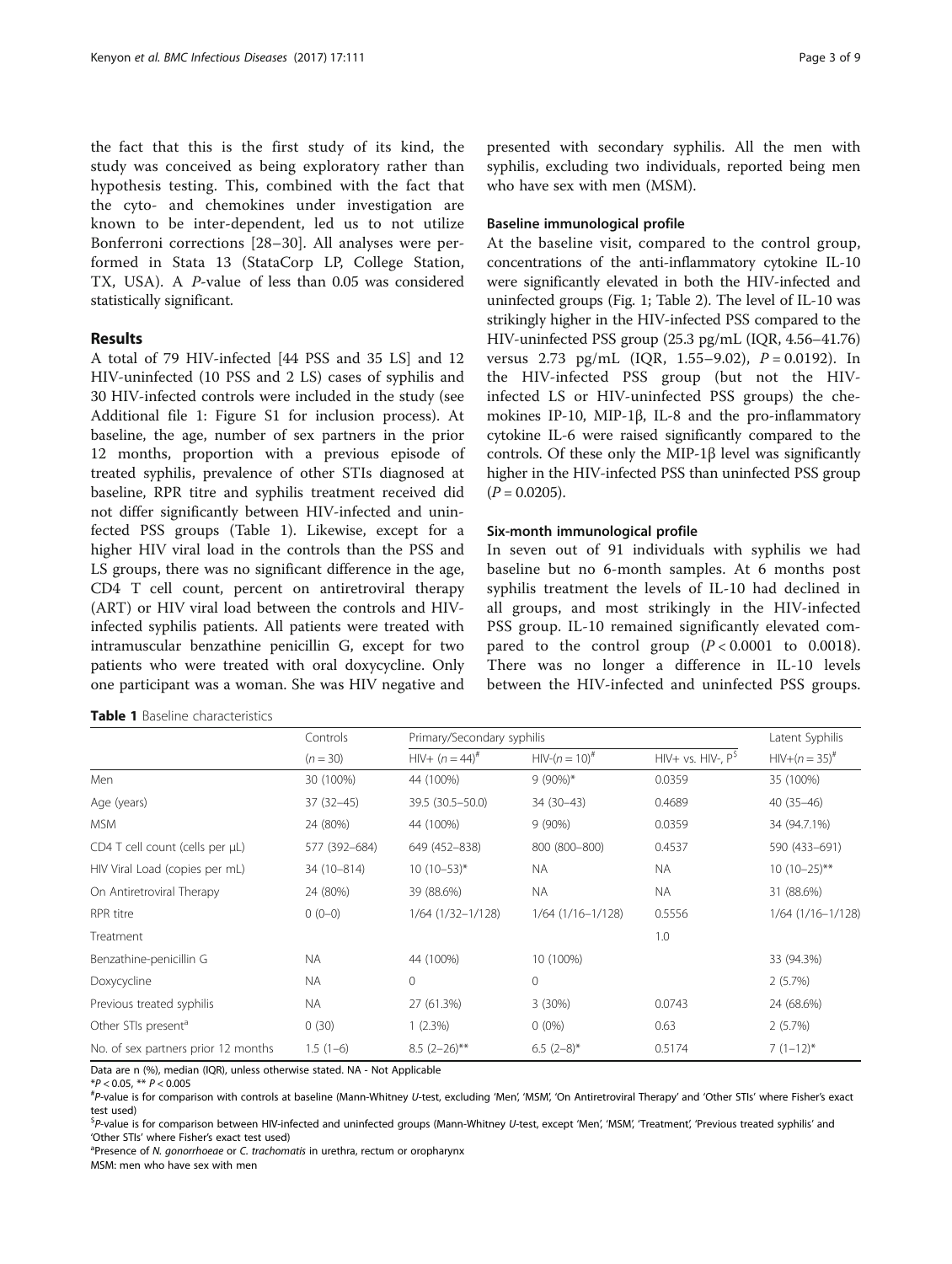<span id="page-3-0"></span>

HIV+: Latent Syphilis HIV-infected, PSS HIV-: Primary Secondary Syphilis HIV-uninfected

Another interesting observation was that IFN $\alpha$  levels declined in all groups and at 6 months attained significantly lower levels than the HIV-infected control group ( $P = 0.0007$  to 0.0104).

## Intra-individual change in IL-10 & IFNα concentrations IL-10

There was a significant decline in IL-10 from baseline to 6 month visit in the HIV-infected PSS group  $(P < 0.0001)$ ,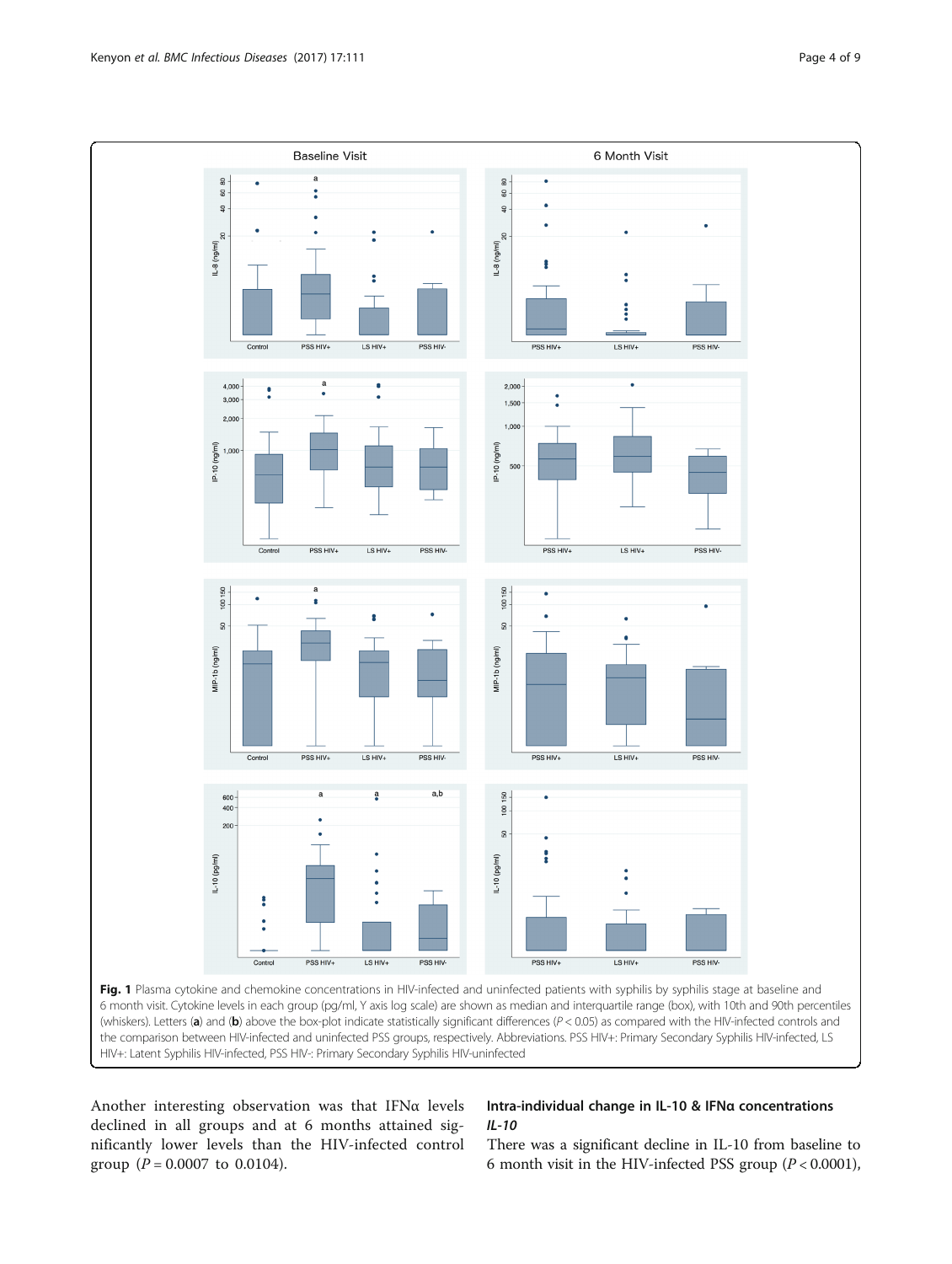|                   | <b>HIV-infected Controls</b> | HIV-infected                            |                                   | HIV-uninfected                          |                       |
|-------------------|------------------------------|-----------------------------------------|-----------------------------------|-----------------------------------------|-----------------------|
|                   |                              | Primary/Secondary Syphilis <sup>#</sup> | Latent Syphilis <sup>#</sup>      | Primary/Secondary Syphilis <sup>#</sup> | PSS HIV+ vs. -, $P^S$ |
| Baseline          |                              |                                         |                                   |                                         |                       |
| $\mathbb N$       | 30                           | 44                                      | 35                                | 10                                      |                       |
| Pro-inflammatory  |                              |                                         |                                   |                                         |                       |
| IFNa              | $9.88(1.6 - 16.43)$          | 7.45 (0.8-31.35)                        | 7.45 (0.8-20.42)                  | 4.12 (0.8-24.73)                        | 0.5202                |
| IL1B              | $1.57(1.57-1.57)$            | $1.57(1.57-1.57)$                       | $1.57(1.57-1.57)$                 | $1.57(1.57 - 1.57)$                     | 0.4883                |
| $IL-6$            | $1.26(1.26 - 1.26)$          | $1.26$ $(1.26 - 1.26)^*$                | $1.26(1.26 - 1.26)$               | $1.26(1.26 - 1.26)$                     | 0.722                 |
| $IL-17A$          | $1.52(1.52 - 1.52)$          | $1.52(1.52 - 1.52)$                     | $1.52(1.52 - 1.52)$               | $1.52(1.52 - 1.52)$                     | 0.8358                |
| Th1               |                              |                                         |                                   |                                         |                       |
| IFNy              | 2.18 (1.54-4.59)             | 3.52 (1.54-5.45)                        | 1.79 (1.54-4.59)                  | 4.01 (1.54-16.66)                       | 0.5991                |
| $IL-7$            | $1.11(1.11 - 1.11)$          | $1.11(1.11 - 1.36)$                     | $1.11(1.11-1.11)$                 | $1.11(1.11 - 1.11)$                     | 0.357                 |
| IL-12p40          | $1.02(1.02 - 1.02)$          | $1.02(1.02 - 1.02)$                     | $1.02(1.02 - 1.02)$               | $1.02(1.02 - 1.02)$                     | 0.4056                |
| IL-12p70          | $1.61(1.61 - 1.61)$          | $1.61(1.61 - 1.67)$                     | $1.61(1.61 - 1.61)$               | $1.61(1.61 - 4.08)$                     | 0.6264                |
| Chemokines        |                              |                                         |                                   |                                         |                       |
| $IL-8$            | $1.6(1.6 - 5.06)$            | 4.51 $(2.41 - 7.43)$ **                 | $1.6(1.6-3.15)$                   | $1.6(1.6-5.13)$                         | 0.0723                |
| $IP-10$           | 589.4 (319.38-917.05)        | 1016.1 (649.64-1451.32)**               | 696.89 (455.35-1101.67)           | 696.52 (426.27-1040.07)                 | 0.1561                |
| MCP-1             | 258.42 (179.09-307.75)       | 260.1 (216.95-307.35)                   | 242.05 (180.35-303.1)             | 247.64 (205.76-287.32)                  | 0.4321                |
| $MIP-1a$          | $1.63(1.63 - 3.65)$          | $3.09(1.63 - 8.3)$                      | $1.63(1.63 - 1.63)$               | $1.63(1.63 - 1.63)$                     | 0.1247                |
| $MIP-1\beta$      | 14.54 (0.99-22.23)           | 28.59 (16.06-42.51)**                   | 15.2 (4.92-22.23)                 | 8.46 (4.92-23.05)                       | 0.0205                |
| Th <sub>2</sub>   |                              |                                         |                                   |                                         |                       |
| $IL-4$            | $1.58(1.58 - 1.58)$          | $1.58(1.58 - 1.58)$                     | $1.58(1.58 - 1.58)$               | $1.58(1.58 - 1.58)$                     | 0.4883                |
| $IL-5$            | $1.58(1.58 - 1.58)$          | $1.58(1.58 - 1.58)$                     | 1.58 (1.58-1.58)                  | $1.58(1.58 - 1.58)$                     | 0.3324                |
| Anti-inflammatory |                              |                                         |                                   |                                         |                       |
| $IL-10$           | $1.55(1.55 - 1.55)$          | 25.3 (4.56-41.76)***                    | $2.46$ (1.55-4.62)*               | $2.73$ (1.55-9.02)*                     | 0.0029                |
| 6 month           |                              |                                         |                                   |                                         |                       |
| N                 |                              | 41                                      | 34                                | 10                                      |                       |
| Pro-inflammatory  |                              |                                         |                                   |                                         |                       |
| IFNa              |                              | $0.8$ $(0.8-9.27)$ ** <sup>#</sup>      | $0.8$ $(0.8-7.8)$ ** <sup>#</sup> | $0.8$ $(0.8-0.8)$ * <sup>#</sup>        | 0.3282                |
| $IL-1\beta$       |                              | $1.57(1.57 - 1.57)$                     | $1.57(1.57-1.57)$                 | $1.57(1.57 - 1.57)$                     | 0.1798                |
| $IL-6$            |                              | 1.26 (1.26-1.26)                        | 1.26 (1.26-1.26)                  | 1.26 (1.26-1.26)                        | 0.7379                |
| $IL-17A$          |                              | 1.52 (1.52-1.52)                        | $1.52(1.52 - 1.52)$               | $1.52(1.52 - 1.52)$                     | 0.7379                |
| Th1               |                              |                                         |                                   |                                         |                       |
| IFNy              |                              | 1.54 (1.54 - 5.09)                      | 1.62 (1.54-4.88)                  | 5.17 (1.54-13.89)                       | 0.0978                |
| $IL-7$            |                              | $1.11(1.11-1.11)$                       | $1.11(1.11 - 1.11)$               | $1.11(1.11 - 1.11)$                     | 0.6486                |
| IL-12p40          |                              | $1.02(1.02 - 1.02)$                     | $1.02(1.02 - 1.02)$               | $1.02(1.02 - 1.02)$                     | 0.2068                |
| IL-12p70          |                              | $1.61(1.61-1.61)$                       | $1.61(1.61 - 1.86)$               | $1.61(1.61 - 1.61)$                     | 0.7639                |
| Chemokines        |                              |                                         |                                   |                                         |                       |
| $IL-8$            |                              | $1.87(1.6 - 4.02)$                      | $1.6(1.6-1.7)$                    | $1.66(1.6 - 3.75)$                      | 0.4406                |
| $IP-10$           |                              | 564.56 (392.18-740.03)                  | 592.04 (447.8-831.96)             | 447 (309-593)                           | 0.2134                |
| MCP-1             |                              | 270.25 (225.5-330.3)                    | 261.32 (241.06-312.26)            | 269 (219–297)                           | 0.8287                |
| $MIP-1a$          |                              | $1.63(1.63-1.63)$                       | $1.63(1.63-1.63)$                 | $1.63(1.63-1.63)$                       | 0.6726                |
| $MIP-1\beta$      |                              | 7.4 (0.99-20.28)                        | 9.17 (1.99-14)                    | 2.39 (0.99-12.05)                       | 0.249                 |

<span id="page-4-0"></span>Table 2 Plasma cytokine and chemokine concentrations in HIV-infected and uninfected patients with syphilis by syphilis stage (pg/ml)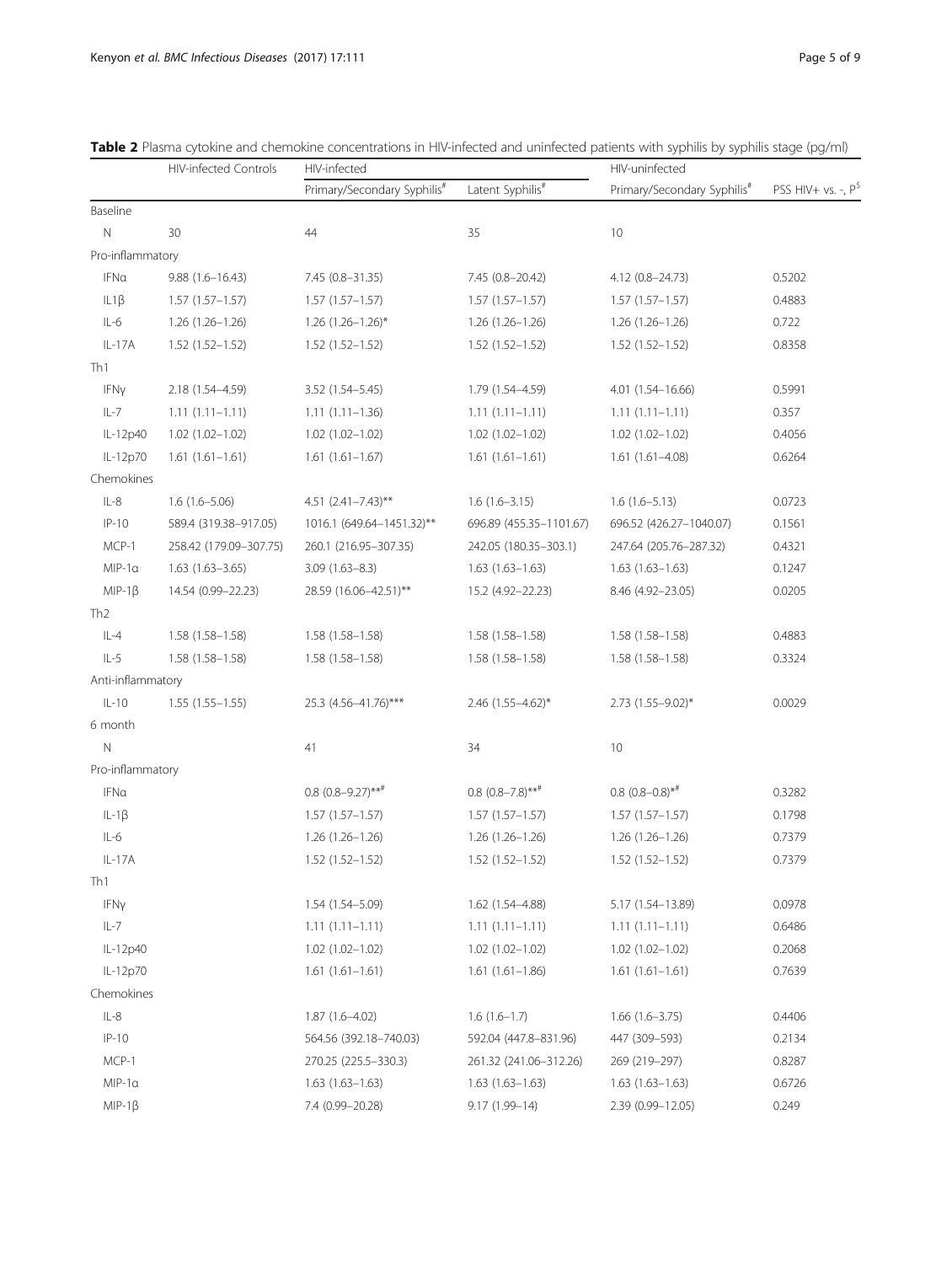| $IL-10$           | 1.83 (1.83–4.09)*** | $2.11(1.83 - 3.37)$ *** | $2.26$ (1.83-4.46)** | 0.6296 |
|-------------------|---------------------|-------------------------|----------------------|--------|
|                   |                     |                         |                      |        |
| Anti-inflammatory |                     |                         |                      |        |
| $IL-5$            | $1.58(1.58 - 1.58)$ | $1.58(1.58 - 1.58)$     | $1.58(1.58 - 1.58)$  | 0.3621 |
| $IL-4$            | $1.58(1.58 - 1.58)$ | $1.58(1.58 - 1.58)$     | $1.58(1.58 - 1.58)$  | 0.1798 |
| Th <sub>2</sub>   |                     |                         |                      |        |

Table 2 Plasma cytokine and chemokine concentrations in HIV-infected and uninfected patients with syphilis by syphilis stage (pg/ml) (Continued)

All values are median and interquartile range. Data are n (%), median (IQR), unless otherwise stated

*#P*-value is for comparison with controls at baseline (Mann-Whitney U-test)<br>Spavalue is for comparison between HIV-infected and uninfected groups w

P-value is for comparison between HIV-infected and uninfected groups with Primary/Secondary syphilis (Mann-Whitney U-test)

 $*P < 0.05$ ,  $** P < 0.005$ ,  $** P < 0.0005$ 

PSS - Primary/Secondary Syphilis

and a non-significant decline in the HIV-infected LS group and the HIV-uninfected PSS group ( $P = 0.4803$  and 0.4838, respectively; Table [2](#page-4-0) & Fig. 2).

#### IFNα

Over the same time period, there was a significant decline in IFN $\alpha$  in the HIV-infected LS group ( $P <$ 0.0412), but this change was borderline significant in the HIV-infected PSS group ( $P = 0.0568$ ) and not significant in the HIV-uninfected PSS group ( $P = 0.3173$ ; Table [2](#page-4-0) & Fig. [1](#page-3-0)).

In the two individuals for which we were able to test their cytokine profile before, during and after PSS infection there was an increase in IL-10 at the time of infection and a return to pre-syphilis values after 6 months. These individuals were originally included as controls and then during the course of the study developed a syphilis infection. Conversely, IFNα levels in these two decreased at the time of secondary stage syphilis diagnosis and continued to drop until the 6-month visit.



#### IL-10 Correlation analyses

At the baseline visit there were differences between the HIV-infected and uninfected groups in the immunological markers that were correlated with IL-10 level. In the HIV-infected PSS group, IL-10 was significantly positively correlated with IL-12p40, IL-12p70, MIP-1 $\alpha$ , MIP-1β, IL-5, IL-6, IL-7 and IL-8 (r = 0.36, 0.67, 0.59, 0.61, 0.75, 0.79, 0.83, 0.53, respectively; Additional file [1](#page-7-0): Table S2a). In the HIV-uninfected group there were no significant correlations with IL-10 (Additional file [1](#page-7-0): Table S2b). There were however only 10 individuals in this group.

None of the cohort was diagnosed with treatment failure or neurosyphilis subsequent to the baseline visit and we were thus unable to assess if any particular immunological profile was predictive of these adverse outcomes.

In sensitivity analyses we excluded the one woman from the analyses and repeated the analyses with the PSS group split into primary syphilis (PS) and secondary syphilis (SS) and the LS group split into early latent and late latent syphilis. We also repeated the analyses with the HIV-infected group limited to those taking ART. These made little difference to the results (results not shown). Scatterplots revealed that the difference in IL-6 between controls and the HIV-infected PSS group was largely driven by two outlier values. Repeating the comparison between these two groups excluding these two outliers, there was no longer a statistically higher IL-6 level in the HIV-infected group.

#### **Discussion**

The most prominent difference in the plasma immunological response to PSS between the HIV-infected and uninfected was a ten-fold higher IL-10 response in the HIV positive group. Although this is a new finding, it is not incommensurate with findings from other studies. The study by Knudsen et al. [\[21](#page-8-0)] found similarly high levels of IL-10 in HIV-infected PSS (46.7 pg/mL; IQR 28.4–78.9) and LS (13.4 pg/mL; IQR 6.5–31.1). Many studies in HIV-uninfected populations have not assessed IL-10 levels [[15, 17, 31\]](#page-8-0). Those that have, found either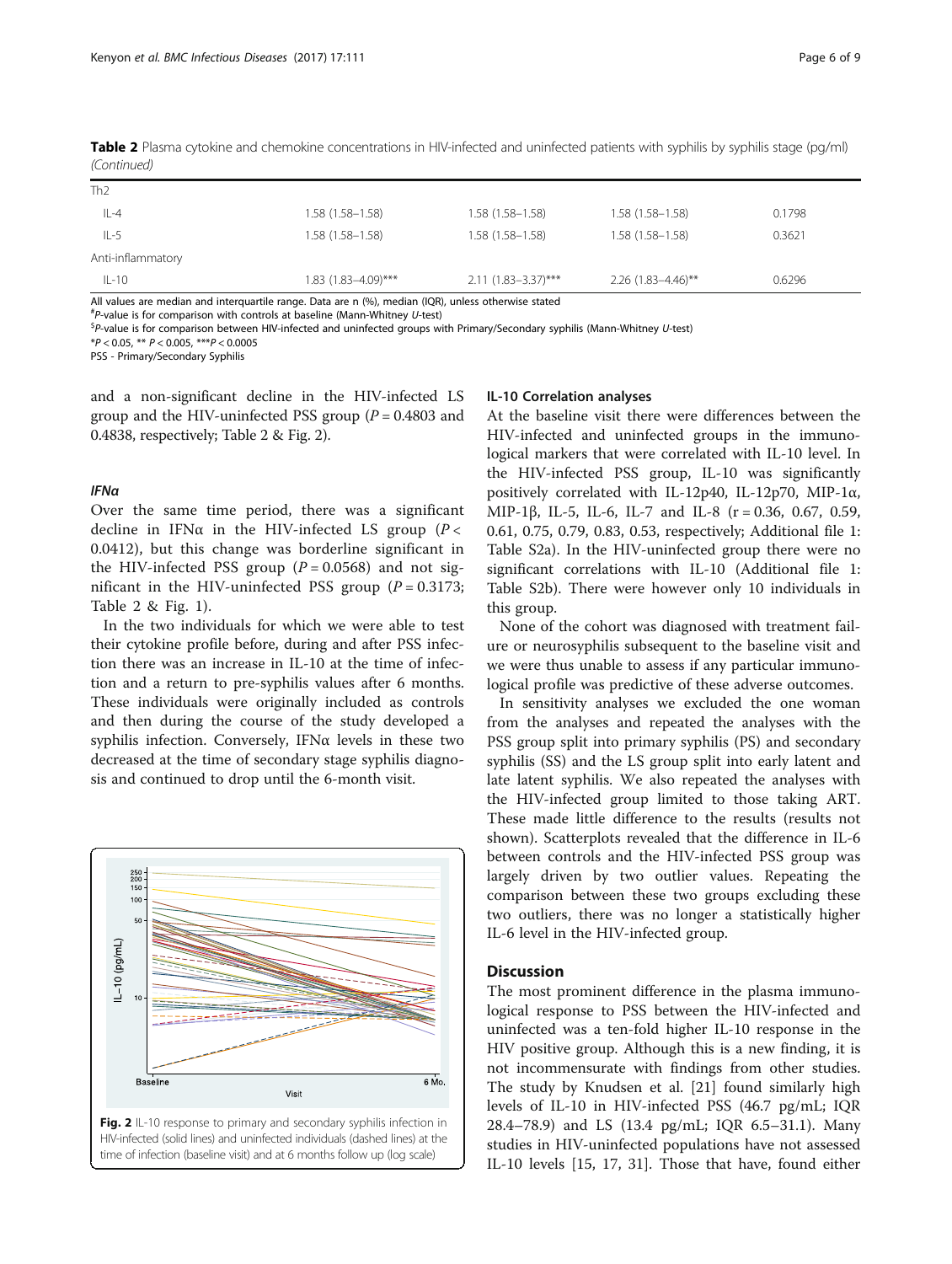IL-10 to be not raised [\[14, 19\]](#page-8-0) or marginally raised [[16](#page-8-0), [20\]](#page-8-0) compared to HIV-uninfected controls. These studies used differing methodologies and as a result IL-10 values cannot be meaningfully compared between studies. Our study builds on these results by for the first time comparing immunological profiles in HIV-infected and uninfected groups.

## How should we interpret the higher IL-10 levels in the

HIV-infected individuals and in the PSS group in particular? The initial immune response to  $T.$   $pallidum$  involves a robust cell mediated response characterized by a Th1 predominance that results in the clearance of the vast majority of treponemes at the lesion of the primary stage [[15, 32](#page-8-0)]. We mainly found increased levels of IL-10 and chemokines in the PSS group. The positive correlations we found between IL-10 and IL-12p40, IL-12p70, MIP-1α, MIP-1β, IL-5, IL-6, IL-7 and IL-8 in the HIVinfected PSS group could be interpreted as evidence that the increased IL-10 is acting as a feedback response to limit inflammation. We did not see any particular increase of Th1 cytokines as reported by two other studies [[15, 29\]](#page-8-0).

An alternative/complementary explanation is that T. pallidum is playing a role in the IL-10 elevation. In a proportion of cases, T. pallidum is able to evade the immune system and set up secondary and chronic latent stages of infection [\[14](#page-8-0)]. Poor antigenicity and antigenic variation have been shown to play an important role in this regard [[33](#page-8-0)–[35](#page-8-0)]. A further mechanism is that an enhanced regulatory T-cell (Treg) response in early syphilis may down-regulate the immune response to T. pallidum and thereby facilitate its survival [[17](#page-8-0), [31](#page-8-0), [36](#page-8-0)]. IL-10 plays an important role in the establishment of the Treg antiinflammatory effect that is important in preventing overwhelming inflammatory responses [[37](#page-8-0)]. These immunosuppressive properties of IL-10 have also been shown to be harnessed by a number of pathogens to facilitate persistent infection: Borrelia burgdorferi [[38](#page-8-0)], Plasmodium spp. [\[39\]](#page-8-0), Leishmania spp. [\[40](#page-8-0)] and Mycobacterium tuberculosis [[37](#page-8-0)].

Babolin et al. provided experimental evidence that the T. pallidum protein, TpF1 bacterioferrin, is able to induce a Treg response in patients with secondary syphilis via the induction of IL-10 and TGF-β [\[41](#page-8-0)]. Podwinska and colleagues investigated the ability of lymphocytes to produce cytokines from patients at different stages of syphilis in response to stimulation with T. *pallidum* antigen [[20](#page-8-0)]. They noted a stepwise increase in IL-10 production from primary syphilis to secondary and latent syphilis that correlated inversely with the ability to produce IL-2 (a Th1 cytokine). In a study of 531 syphilis patients with and without neurosyphilis, Li and colleagues found evidence that Tregs play a role in treponemal

persistence and the genesis of neurosyphilis in HIVuninfected individuals [\[17\]](#page-8-0). They demonstrated that secondary and serofast syphilis patients had increased Treg percentages in their peripheral blood compared with healthy controls. Patients with neurosyphilis had a higher frequency of Tregs in peripheral blood compared to nonneurosyphilis patients. In a similar vein, Pastuszczak et al., found that IL-10 was considerably higher in the CSF of patients with neurosyphilis than syphilis patients without neurological involvement [[19](#page-8-0)]. These findings are also consistent with the clinical study by Knudsen et al., which was able to demonstrate with a high degree of probability that T. pallidum infection was the cause of the IL-10 elevation [\[21\]](#page-8-0).

HIV-infection is characterized by a Th1 to Th2 cytokine shift during the course of the infection [\[42](#page-8-0)] which includes an enhanced potential for robust IL-10 and associated Treg response [\[43](#page-8-0)–[45\]](#page-8-0). If HIV infection leads to a more pronounced Treg response to infection with T. pallidum, then this could explain a number of the atypical features of syphilis in HIV-infected individuals mentioned in the introduction. The recently established correlation between Treg activity and risk of serofast syphilis and neurosyphilis [[17\]](#page-8-0) in HIV-uninfected individuals suggests the need for more investigations along these lines in HIV co-infected patients. The discovery of an immunological profile strongly associated with asymptomatic neurosyphilis would be of considerable clinical utility.

Limitations in our study include that we only measured systemic cytokine responses and not cytokine secretions in response to antigenic (*T. pallidum* antigen) stimulation. The detection of cytokines in plasma samples has several limitations. First of all, cytokine responses are mainly local and short-ranged. We only detect cytokine overflow in the systemic circulation. Secondly, we have no data about the cell types that secreted these and conclusions are thus largely speculative. Thirdly, cytokine measurements in plasma are critically dependent on proper sample collection, storage and the technology used to detect them. We ensured that the cytokine detection was done under optimal circumstances such as prompt sample processing in order to minimize undesirable test variation due to suboptimal storage and test conditions.

In addition, the small sample size and the fact that almost the entire cohort were MSM, with high-risk behavior, thereby reducing the generalizability of the results. We did not resample the control group at 6-months and thus did not have a control group for the 6-month samples. The fact that those diagnosed with syphilis reported a higher number of sexual partners than the controls raises the possibility that they were co-infected with other undiagnosed STIs. Given the fact that there was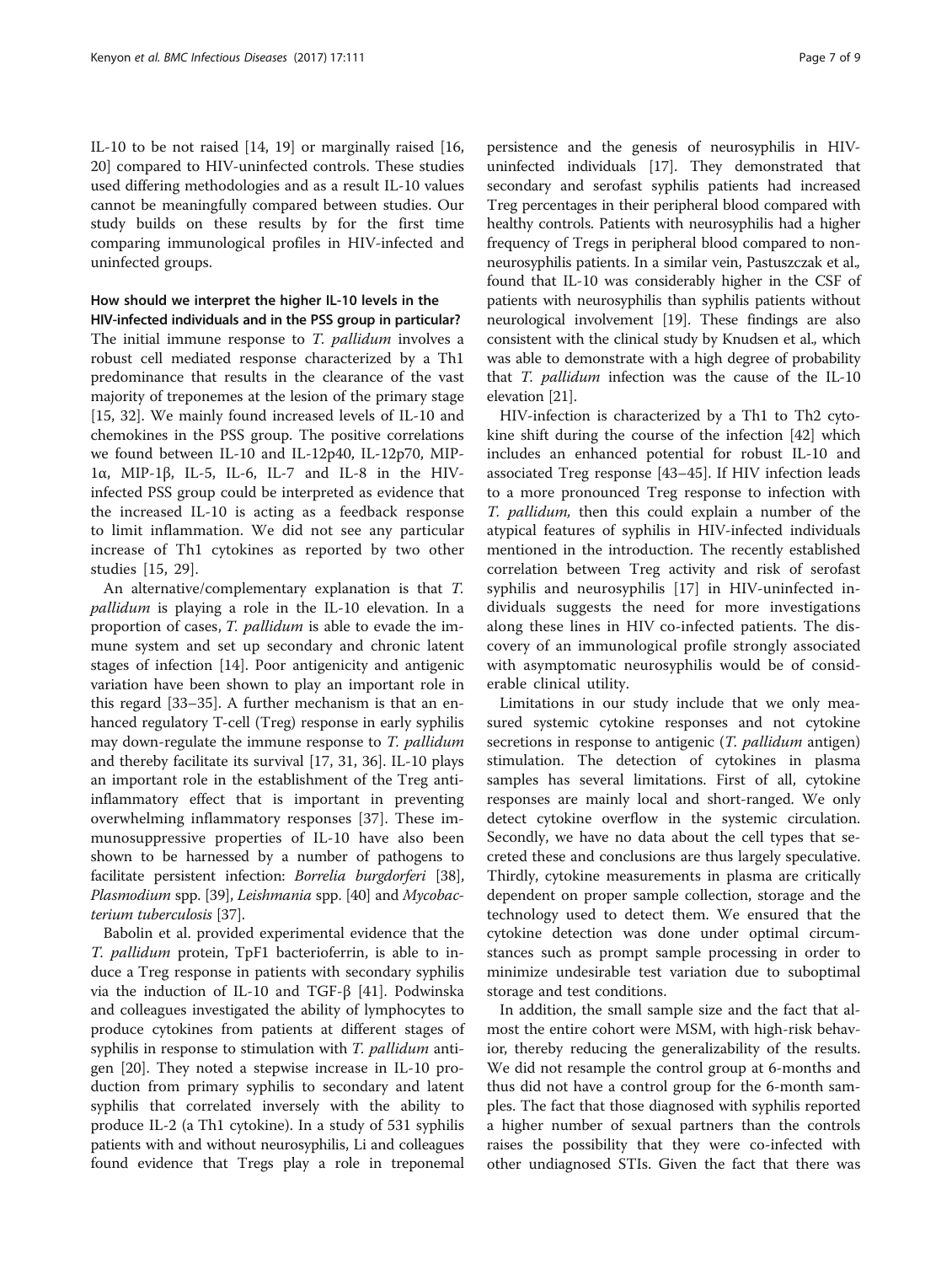<span id="page-7-0"></span>no statistically significant difference in the number of partners, or the diagnosis of STIs between the PSS HIVinfected and uninfected subjects, this explanation is unlikely to explain the immunological differences found between these two groups. Our HIV-infected patients included both those receiving and not receiving ART, which may have influenced our results, however, we consider this as unlikely as repeating the analyses restricted to those on ART did not substantively change the results. We did not assess patients' genotypes for IL-10 and other cytokines. A number of IL-10 single nucleotide polymorphisms have been found to be associated with both IL-10 inducibility [[19](#page-8-0)] and susceptibility to infectious diseases such as tuberculosis [[46\]](#page-8-0) and neurosyphilis [\[19](#page-8-0)]. For a number of the chemo- and cytokines, only a small proportion of samples had levels above the level of detection (Additional file 1: Table S1), particularly in the cases of IL1b, IL-6, IL-17A, IL-7, IL-12p40, IL-4 and IL-5. A number of these low abundance chemo- and cytokines had low correlations between technical duplicates (Additional file 1: Table S1). The results for these chemo- and cytokines need to be interpreted with considerable caution. Furthermore, we did not correct for multiple comparisons which may have led to type I errors [[28\]](#page-8-0). The strengths of the study include its setting within a prospective observational cohort study wherein the patients had their behavioral, clinical and laboratory characteristics collected in a detailed and standardized fashion.

## Conclusion

In conclusion, we demonstrate that PSS and LS in HIV-infected individuals is characterized by not only an increase in inflammatory- but also the anti-inflammatorycytokine, IL-10. The increase of IL-10 is greater in HIVinfected than uninfected individuals and declines but does not return to baseline levels by 6-month post- infection. Further work is required to ascertain if there is an immunological profile that specifically correlates with adverse outcomes such as treatment failure, serofast- and neurosyphilis in HIV-co-infected individuals.

## Additional file

[Additional file 1: Table S1.](dx.doi.org/10.1186/s12879-017-2201-7) Cytokine data quality assessment. Table S2.a Correlations between cytokines/chemokines in primary/secondary syphilis in HIV-infected individuals at baseline. Table S2.b Correlations between cytokines/chemokines in primary/secondary syphilis in HIV-uninfected individuals at baseline. (DOCX 51 kb)

#### Abbreviations

ART: Antiretroviral therapy; CRP: C-Reactive Protein; CSF: Cerebrospinal fluid; HIV: Human Immunodeficiency Virus; IL: Interleukin; IQR: Interquartile range; ITM: Institute of Tropical Medicine; LS: Latent Syphilis; MCP: Monocyte Chemoattractant Protein; MIP: Macrophage Inflammatory Protein; MSM: Men who have sex with men; PS: Primary Syphilis; PSS: Primary/Secondary Syphilis;

RPR: Rapid Plasma Reagin test; SS: Secondary Syphilis; STI: Sexually Transmitted Infection; TPPA: Treponema pallidum Particle Agglutination

#### Acknowledgements

We would like to thank Said Abdellati and Vicky Cuylaerts for performing the cytokine assays.

#### Funding

This work was supported by the grants from the Flanders Research Foundation, SOFI-B Grant to CK, [http://www.fwo.be.](http://www.fwo.be/)

#### Availability of data and materials

The datasets generated during the current study are not publicly available due to privacy but are available from the corresponding author on reasonable request.

#### Authors' contributions

CK conceptualized the study. CK was responsible for the acquisition, analysis and interpretation of data. CK, KO, TC and LK played a role in writing, editing and approving the final version.

#### Competing interests

The authors declare that they have no competing interests.

#### Consent for publication

Not applicable.

#### Ethics approval and consent to participate

This study was approved by the Institutional Review Board of the Institute of Tropical Medicine (ITM) and the Ethics Committee of the University Hospital Antwerp approved this study (13/44/426). Written informed consent was obtained from each participant.

#### Author details

<sup>1</sup>HIV/STI Unit, Institute of Tropical Medicine, Antwerp, Belgium. <sup>2</sup>Division of Infectious Diseases and HIV Medicine, University of Cape Town, Anzio Road, Observatory 7700, Cape Town, South Africa. <sup>3</sup>HIV/STI Reference Laboratory Institute of Tropical Medicine, Antwerp, Belgium. <sup>4</sup>Immunology Unit, Institute of Tropical Medicine,, Antwerp, Belgium. <sup>5</sup>Department of Biomedical Sciences, University of Antwerp, Antwerp, Belgium.

#### Received: 7 October 2016 Accepted: 11 January 2017 Published online: 31 January 2017

#### References

- 1. Karumudi UR, Augenbraun M. Syphilis and HIV: a dangerous duo. Expert Rev Anti Infect Ther. 2005;3(5):825–31.
- 2. Kassutto S, Doweiko JP. Syphilis in the HIV era. Emerg Infect Dis. 2004;10(8): 1471–3.
- 3. Schofer H, Imhof M, Thoma-Greber E, Brockmeyer NH, Hartmann M, Gerken G, Pees HW, Rasokat H, Hartmann H, Sadri I, et al. Active syphilis in HIV infection: a multicentre retrospective survey. The German AIDS Study Group (GASG). Genitourin Med. 1996;72(3):176–81.
- 4. Hutchinson CM, Hook 3rd EW, Shepherd M, Verley J, Rompalo AM. Altered clinical presentation of early syphilis in patients with human immunodeficiency virus infection. Ann Intern Med. 1994;121(2):94–100.
- 5. Flood JM, Weinstock HS, Guroy ME, Bayne L, Simon RP, Bolan G. Neurosyphilis during the AIDS epidemic, San Francisco, 1985–1992. J Infect Dis. 1998;177(4): 931–40.
- 6. Centers for Disease Control Prevention. Symptomatic early neurosyphilis among HIV-positive men who have sex with men-four cities, United States, January 2002-June 2004. MMWR Morb Mortal Wkly Rep. 2007;56(25):625.
- 7. Tsuboi M, Nishijima T, Teruya K, Kikuchi Y, Gatanaga H, Oka S. Cerebral Syphilitic Gumma within 5 Months of Syphilis in HIV-Infected Patient. Emerg Infect Dis. 2016;22(10):1846–8.
- 8. Marra CM, Maxwell CL, Tantalo L, Eaton M, Rompalo AM, Raines C, Stoner BP, Corbett JJ, Augenbraun M, Zajackowski M, et al. Normalization of cerebrospinal fluid abnormalities after neurosyphilis therapy: does HIV status matter? Clin Infect Dis. 2004;38(7):1001–6.